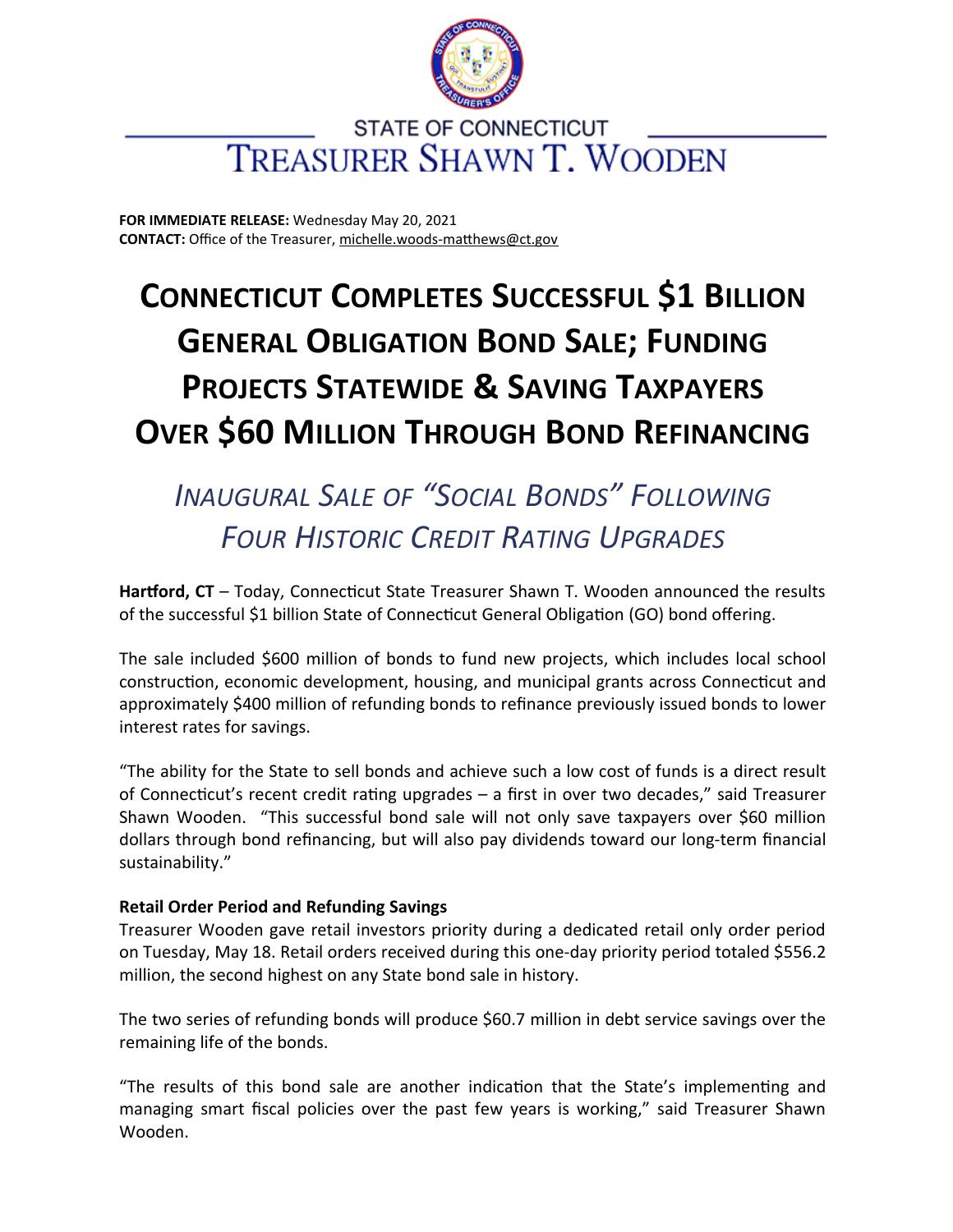#### **Orders and Interest Cost**

Orders from both retail and institutional investors on the tax-exempt bonds reached almost \$3.4 billion, far exceeding the bonds offered and allowed the State to lower its borrowing costs in the final pricing. The overall interest cost on the 20-year tax-exempt new money bond sale is 1.90%. The bond pricing spreads relative to AAA municipal bond indices were at the lowest levels achieved in 10 years.

The \$300 million 10-year taxable bond issue achieved an overall interest cost of 1.62%, the lowest overall interest cost on a comparable 10-year taxable GO bond issue on record.

#### **Summary of GO Rating Upgrades**

Prior to the sale, all four credit rating agencies upgraded the State's GO bond rating with Stable outlooks. The State had not received any bond rating upgrades in over 20 years.

On March 31, Moody's Investors Service upgraded Connecticut's GO bond credit rating from "A1" to "Aa3". On May 13, S&P Global Ratings upgraded Connecticut's GO bond credit rating from "A" to "A+". Also on May 13, Kroll Bond Ratings upgraded Connecticut's GO bond credit rating from "AA-" to "AA". And finally, on May 14, Fitch Ratings upgraded Connecticut's GO bond credit rating from "A+" to "AA-".

"Before these credit rating upgrades, three out of four of our GO bond credit ratings were in the "A" category," continued Treasurer Wooden. "Now three out of four of our credit ratings are in the higher "AA" rating category recognizing Connecticut's stronger fiscal position," continued Treasurer Wooden.

The rating upgrades come after Treasurer Wooden led presentations to all four credit rating agencies. The presentations highlighted the State's improving economy, strong fiscal controls and discipline. It also included a comparison of Connecticut's reserves, liquidity, debt levels, pension funding, employment, housing market indicators, as well as other data as compared to other higher-rated states. Additionally, the presentations included a detailed analysis of each credit rating agencies' scoring of Connecticut under their respective criteria.

#### **Inaugural Issuance of "Social Bonds"**

Both the \$300 million tax-exempt new money bonds and the \$225 million refunding bonds were designated and marketed as "Social Bonds," a first for the State. These bonds will fund new local school construction grants across the State as well refinance existing bonds previously issued for school construction.

Social Bonds allow investors to invest directly in bonds that finance socially beneficial projects. Several large municipal bond issuers have already completed Social Bonds transactions including Massachusetts and New York State as well as the Connecticut Housing Finance Authority.

The Connecticut Social Bond series were sold consistent with the International Capital Market Association's Social Bond Principles as well as identified that bond proceeds will be aligned with one or more of the United Nations Sustainable Development Goals ("UNSDGs").

In particular, one of the Social Bond Principles—and one of the UNSDGs (Goal 4)—is "Quality Education." The State's long-standing school construction grant program for local